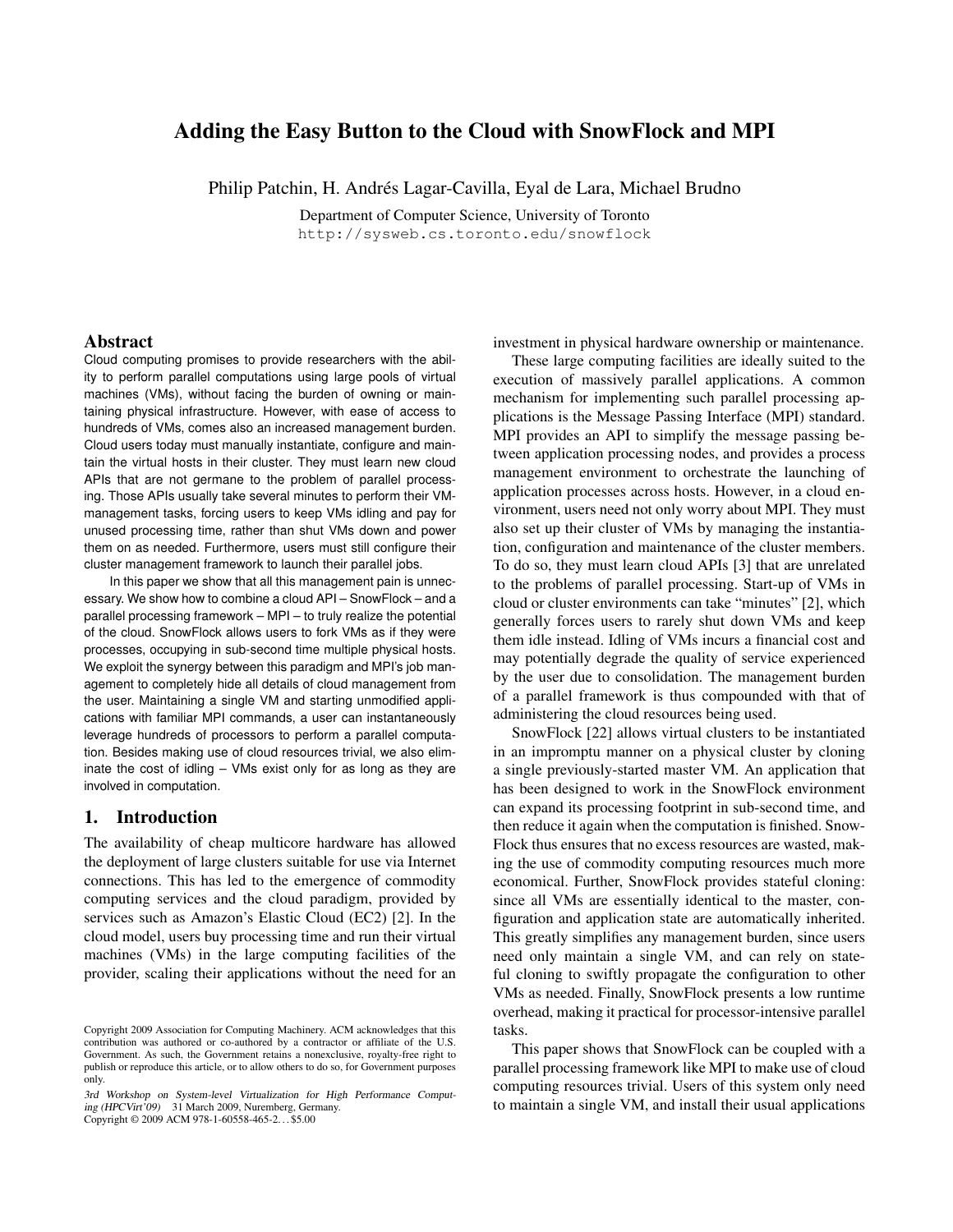• **sf\_request\_ticket (n)**: Requests an allocation for n clones. Returns a ticket describing an allocation for  $m < n$  clones.

• **sf\_clone(ticket)**: Clones, using the allocation in the ticket. Returns the clone ID,  $0 \leq$  ID  $\leq$  m.

• **sf\_exit()**: For children ( $1 \leq \mathsf{ID} \leq \mathsf{m}$ ), terminates the child.

• **sf** join(ticket): For the parent ( $ID = 0$ ), blocks until all children in the ticket reach their sf exit call. At that point all children are terminated and the ticket is discarded.

• **sf** kill(ticket): Parent only, immediately terminates all children in ticket and discards the ticket.

#### <span id="page-1-0"></span>Table 1: The SnowFlock VM Fork API

without any modifications. SnowFlock-MPI lets users leverage the MPI commands that they are experienced with to instantaneously and efficiently expand the computing footprint to the number of desired processors. Our SnowFlock-MPI implementation is a modification of MPICH Version 1.2.7, an MPI implementation from the Argonne National Laboratory [\[4\]](#page-7-3), which is fully compatible with the original MPICH implementation and supports code written in C, C++, and Fortran. SnowFlock and the SnowFlock-MPI library described here are open-source software freely available at our project site [\[30\]](#page-7-4).

We present performance results for several common applications. While our experiments reveal a runtime overhead due to the centralized nature of our MPI management architecture, we believe this overhead to be acceptable when compared to the ease of use of cloud resources our paradigm introduces. Notwithstanding, we propose solutions to remove this inefficiency.

The paper opens with a description of SnowFlock, followed by a description of MPI and our changes to it. We then describe the applications used for our tests, and discuss the evaluation results. Before concluding the paper, we discuss future directions for MPI enabled by the SnowFlock model, and review related work.

## 2. SnowFlock

This section gives a brief description of SnowFlock's API and implementation. For more details, please see [\[22\]](#page-7-2). SnowFlock implements a *VM fork* primitive. Once a call to VM fork succeeds, a number of identical VMs will have been instantiated on several different physical hosts. Forking of VMs is swift, parallel, and scalable. Each VM is added to the same virtual network connecting all clones to their parent. VMs are differentiated by a clone ID, a positive integer that VMs can use to determine their role in a computation – the parent's ID is always zero. Each VM has its IP address automatically reconfigured as a function of the ID. VMs can communicate with their parent and siblings, but not with VMs from other users or with external hosts, unless explicit rules are added to a NAT and firewall engine presiding over the virtual network.

The VM fork primitive is exposed through a simple

API, which we illustrate in Table [1.](#page-1-0) A VM must call sf request ticket to obtain an allocation ticket before cloning. This ticket indicates how many VMs can actually be created, and is a function of cluster management policies such as quotas and billing. A ticket also indicates on which physical hosts cloned VMs will be instantiated, although that information is hidden to VMs. The sf clone call operates with the ticket as input, forks the VM and returns the clone ID. Upon return of the clone call, a VM will have been added to the virtual network with its unique IP address, and can perform network communications with its peers. The master VM can use the sf join or sf kill operations to synchronize with its children and eliminate them.

SnowFlock is implemented by extending the Xen [\[5\]](#page-7-5) virtual machine monitor (VMM) version 3.0.3. The API is provided to applications via C and Python bindings, and through shell scripts. The API implementation posts requests to a shared memory interface (the XenStore). A SnowFlock daemon executes in domain 0 – Xen's administrative and privileged VM – and listens for API calls on the shared memory interface. There is one SnowFlock daemon per cluster host; the daemons form a distributed system that orchestrates the task of cloning VMs. Figure [1](#page-2-0) illustrates SnowFlock's VM cloning mechanism.

SnowFlock achieves swift, parallel, and scalable VM cloning by attacking the problem of large transmissions of VM state. Unlike techniques such as live migration [\[9\]](#page-7-6) that fully and eagerly replicate an entire VM, SnowFlock transmits state on-demand. Swift cloning is achieved by synthesizing a VM descriptor, a small file composed of VM metadata, virtual processor (vcpu) registers, and the contents of some special pages of memory, including the pages that make up the page tables used by the x86 MMU hardware. A VM descriptor is produced in milliseconds, has a size typically under a megabyte, and is distributed via multicast to all hosts where a cloned VM will execute. The VM descriptor is used to spawn a cloned VM that will have most of its disk and memory image empty. The entire process occurs in less than a second, and is independent of the number of hosts on which VMs will be cloned: SnowFlock can clone a VM to 32 hosts in 800 milliseconds.

SnowFlock provides memtap, a memory-on-demand mechanism that fetches pages of a cloned VM's memory as they are being accessed. On-demand replication of memory prevents large transmissions of VM state, but could adversely affect performance. SnowFlock has two optimizations that keep runtime overhead low for most workloads. First, the guest kernel page allocator is augmented to detect and prevent fetches of pages that will be immediately overwritten. This results in substantial savings of memory transfers by exploiting the common case of clones creating new application state, which tends to overwrite the contents of little-used or free memory pages. Second, we use mcdist, a subsystem that provides optimistic multicast distribution for pages of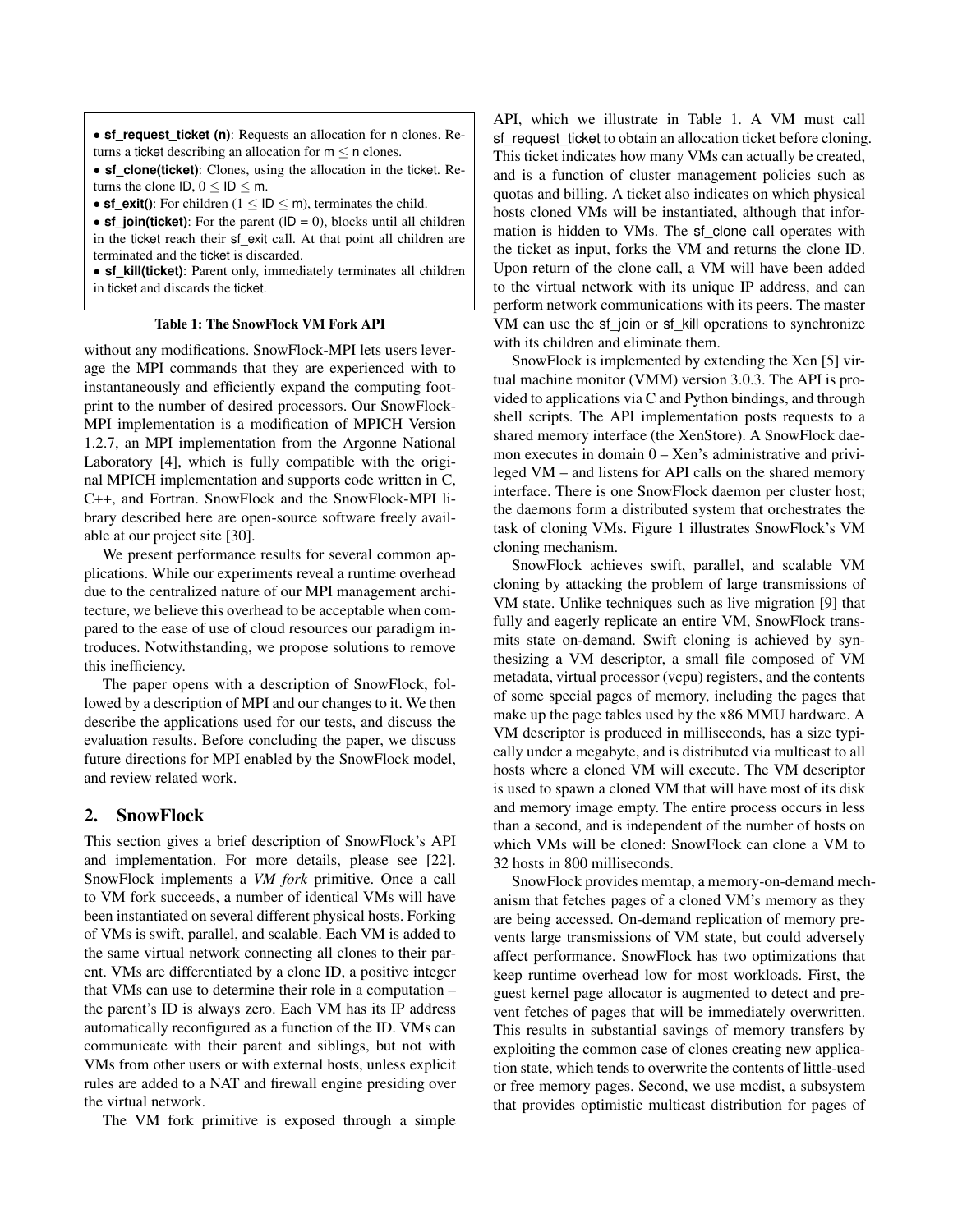

<span id="page-2-0"></span>Figure 1: SnowFlock VM Replication Architecture. Condensed VM descriptors are distributed to cluster hosts to spawn VM replicas. Memtap populates the VM replica state on demand, using multicast distribution. Avoidance heuristics reduce the number of necessary fetches.

memory. While delivery of a page of memory is guaranteed to the requester, it is also simultaneously multicast "for free" to all other clones. By exploiting locality patterns among clones performing the same task on different data, multicast effectively prefetches memory to most hosts, and leverages parallelism in the network hardware.

SnowFlock provides the same techniques (fetching state on demand, heuristics and multicast) for the cloning of a VM's disk state. Cloned VMs are involved, in general, in tight computational loops, and thus rarely formulate disk requests that exceed their buffer caches. Our techniques have thus proven appropriate for these workloads.

#### 3. Integrating MPI and SnowFlock

This section describes the MPI architecture and the changes that were required for it to work in the SnowFlock environment. We based our work on the MPICH [\[4\]](#page-7-3) library developed by the Argonne National Laboratory.

## 3.1 Standard MPI Architecture

The MPICH architecture requires the user to set up a management daemon (the mpd process) on each node which will be used to run MPI applications. These management daemons are persistent, and hence require the machine (virtual or otherwise) upon which they run to remain active. They form a one-way ring topology through which communication can take place. When an application is to be run, the mpirun program is used to initiate the execution as follows:

mpirun -np num\_procs program arguments

where num procs is the desired number of MPI processes or workers. mpirun attaches to the mpd process on the local node, causing it to communicate with the rest of the ring and start up an application-specific mpdman process on each node to be used. There is one mpdman process per worker requested, and the program and arguments passed to mpirun are propagated through the mpd ring to each mpdman process. The mpdman processes themselves connect forming a secondary one-way ring topology, one that only exists for the length of this specific execution. The mpdman processes then each start an application process. One important assumption is that the application binary is available in the same path in all nodes.

Multiple mpdman and application processes can be spawned per node. For instance, if a user requests 32 processes and there are only 16 nodes, two mpdman/application process pairs will be spawned per node. When spawning the application binary, an mpdman sets up a number of environment variables which will be used by the MPI library upon application process start up. These variables include: the MPI rank, an integral number uniquely identifying each worker in the MPI computation; the file descriptors for a loopback network connection that the application process can use to talk to its managing mpdman; and the file descriptors for three loopback connections which are used to propagate the stdin, stdout, and stderr streams through the mpdman ring back to the mpirun process.

Application processes link against the MPI library and are expected to call immediately upon startup MPI\_Init to parse the environment variables set up by mpdman. The application process can then perform calls such as MPI\_Comm\_rank to determine its rank, or MPI\_Comm\_size to find out about the total number of workers spawned. Throughout execution, workers transmit information to one another via the MPI\_Send and MPI\_Recv calls. Workers talk to one another using point-to-point connections, and identify each other by rank; workers have no knowledge of network coordinates. A connection between two workers is brokered by their mpdman managers communicating over their separate ring. The mpdman managers are also involved in tasks such as broadcast (barrier or fence) operations, application termination, etc. This architecture is depicted in figure [2.](#page-3-0) Within a node, the mpdman processes use UNIX signals to notify local application processes that they have been sent information which they must process.

#### 3.2 Adapting MPI to SnowFlock

Given that SnowFlock allows the impromptu creation and subsequent merging of a virtual cluster of VMs, the standard MPI architecture described above does not fit well within this model, as it requires long-lived management processes on a cluster with a well-known configuration. We modified MPICH to allow the mpirun process to control the creation of an appropriately-sized cluster for an application run using SnowFlock's API. A user provides exactly the same command invocation as he would do with standard MPI. The num\_procs argument passed to mpirun is used to determine the number of VM clones to be created. Because SnowFlock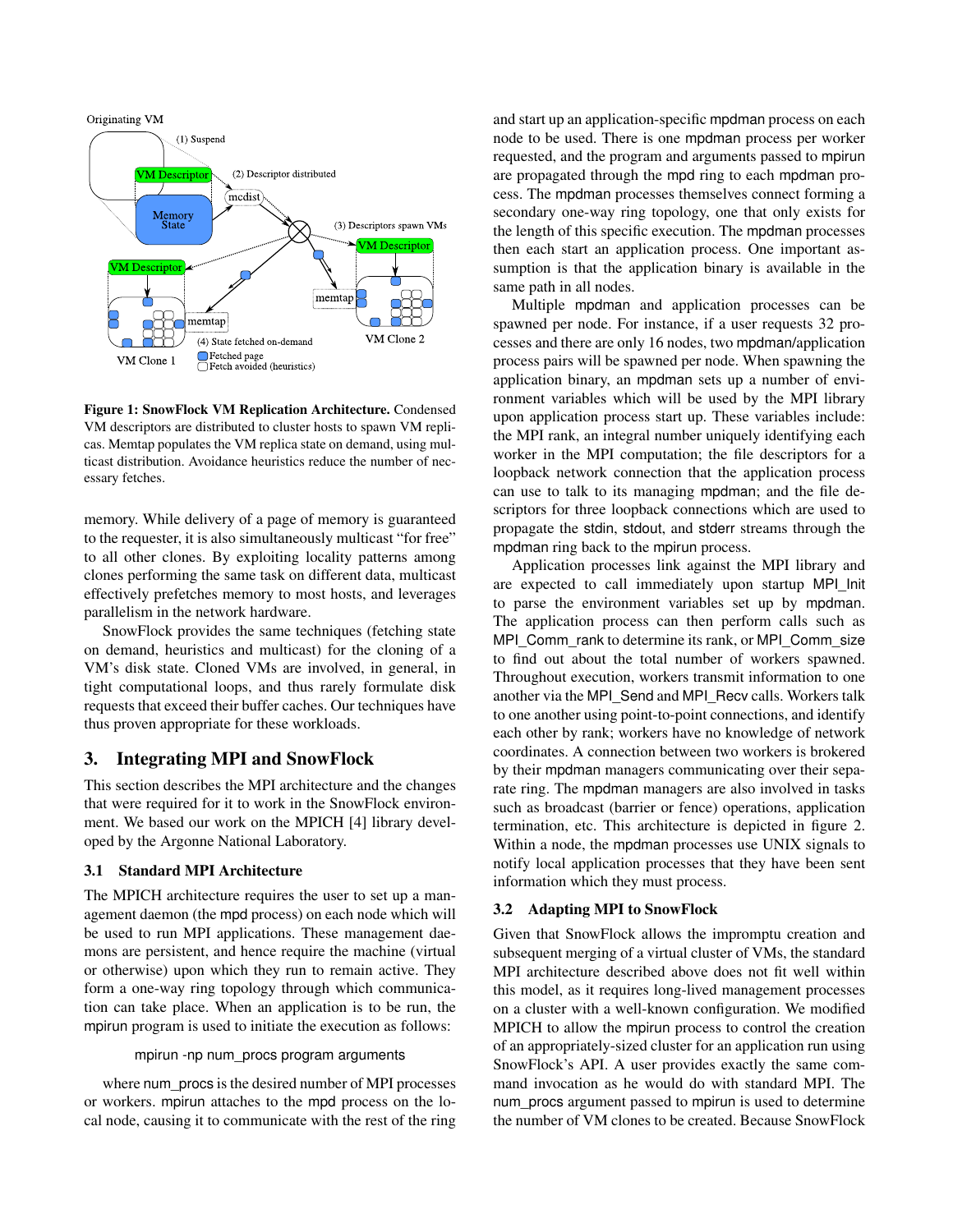

<span id="page-3-0"></span>Figure 2: Standard MPI Architecture. The standard MPI architecture involves a persistent one-way ring of management processes (mpd), and another one-way ring that manages each application run (mpdman). Control messages travel through the rings, while workers exchange application messages point-to-point.

can replicate multiprocessor VMs, mpirun performs a two stage forking process: first, it uses VM fork to span multiple hosts with VM replicas, and then it uses process fork to span the processors allocated to each VM. For example, a computation requiring 64 processes could use 16 VMs with 4 processors each.

Because the IP addresses of the cloned VMs are computed deterministically out of clone IDs, communication between workers can be established without the need for mpdman-like brokering. Following our example, once the two levels of replication have been completed there will be 64 mpirun processes spread across 16 VMs. All processes know the location of the master and fellow mpirun copies. All copies connect to four sockets set up by the master mpirun process before cloning. These sockets are used to allow redirection of standard input, output and error, and for exchanging management and control messages. In effect, the connection between each application process and its mpdman is replaced by a connection to the master mpirun process, hence making the SnowFlock mpirun a hybrid of mpirun and mpdman.

Once all of the cloned mpirun processes have established their connections to the master copy, they set up environment variables much like mpdman would do, and they use execvp to start executing the desired application. The application processes use standard MPI routines such as MPI\_Init, MPI\_Send, etc, to perform their tasks. As in traditional MPI, application messages are transmitted point-to-point. However, instead of sending MPI management messages (brokering new connections, synchronizing around barriers, etc) to an mpdman ring, application processes send them to the master mpirun, which forwards them to the correct application process. The MPICH library has been modified to use

TCP/IP-based signaling instead of UNIX signals to inform MPI processes of the arrival of MPI management messages. This is because we have eliminated the local mpdman process which would normally pass this information to an application and alert it via a UNIX signal. While our version of MPICH can be built to work with UNIX signals, this requires the management process to rsh to the target node in order to issue the UNIX signal. This is inefficient and is thus only supported for compatibility reasons, in the case of a closed-source binary that cannot even be relinked. We do not recommend using our MPICH library in this manner.

At the end of the application run, the SnowFlock MPI management process calls the SnowFlock API to eliminate all worker VMs and shrink the processing footprint back to a single VM. Figure [3](#page-3-1) illustrates the architecture of the SnowFlock MPI implementation: the management process is a hub, with the application processes sitting at the end of connecting spokes.



<span id="page-3-1"></span>Figure 3: SnowFlock MPI Architecture. The SnowFlock MPI implementation just has a single MPI management process on the master VM, which runs only as long as the application processes and handles all their management traffic.

#### 3.3 Discussion

Our SnowFlock-MPI implementation replaces the maintenance of a ring of management daemons by on-the-fly expansion of the footprint to the desired number of processes. One drawback of our current implementation is the centralized nature of the management infrastructure: all nodes send management (not application) messages to a master process.

We have noticed that this centralized design presents scalability issues. In section [4](#page-4-0) we show how this manifests in our experimental evaluation. Our immediate future work plan is thus to move to a distributed management infrastructure, which will reduce the number of open sockets on any one node and the amount of work required to handle them. This can be enabled by SnowFlock, since VM IP addresses are known deterministically, which also allows one to deterministically compute ports on which each process will listen for new connections. Brokerage of MPI connections can thus be made fully distributed and point-to-point, removing most of the burden on the centralized orchestrator. Management will still be necessary for fence operations and termination.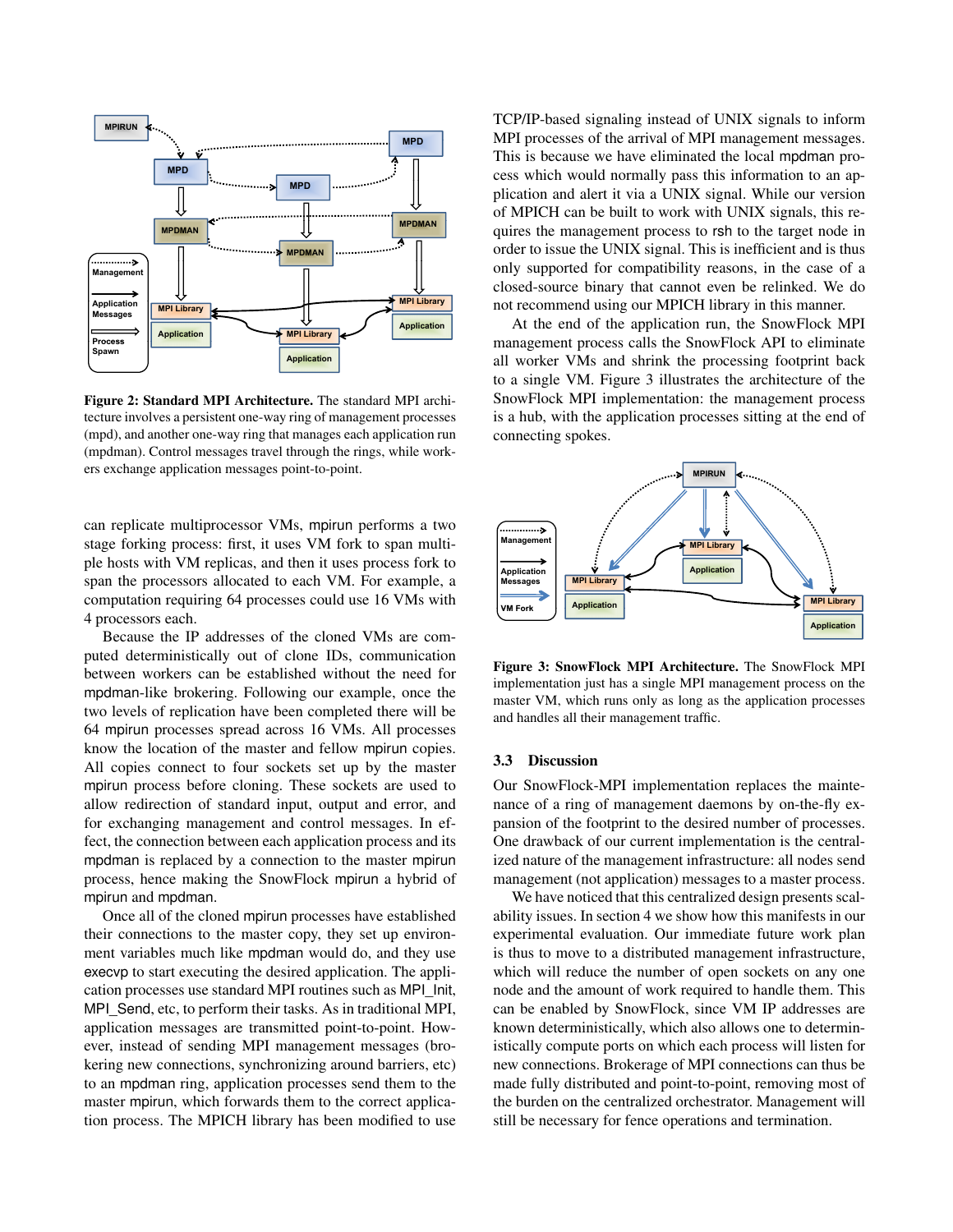# <span id="page-4-0"></span>4. Evaluation

This section details our testing: the environment and applications used. SnowFlock-MPI testing employed 32 machines each with four processors. In each experiment a master 4 vcpu SMP VM was cloned to 31 additional copies occupying all available processors. We compared our results to an optimal "zero-cost fork" baseline. Zero-cost results are obtained with VMs previously allocated, with no cloning or state-fetching overhead, and in an idle state, ready to process the jobs allotted to them. As the name implies, zero-cost results are overly optimistic and not representative of cloud computing environments, in which aggressive consolidation of VMs is the norm and instantiation times are far from instantaneous. The zero-cost VMs are vanilla Xen 3.0.3 domains configured identically to SnowFlock VMs in terms of kernel version, disk contents, RAM, and number of CPUs.

## 4.1 Machine Environment

All of our experiments were carried out on a cluster of 32 Dell PowerEdge 1950 blade servers. Each host had 4 GB of RAM, 4 Intel Xeon 3.2 GHz cores, and a Broadcom NetXtreme II BCM5708 gigabit NIC. All machines were running the SnowFlock prototype based on Xen 3.0.3, with paravirtualized Linux 2.6.16.29 running as the OS for both host and guest VMs. All VMs were configured with 640 MB of RAM. All machines were connected to two daisy-chained Dell PowerConnect 5324 gigabit switches. All results reported are the means of five or more runs, and error bars depict standard deviations.

## 4.2 MPI Applications

Here we describe the applications used for evaluating our SnowFlock implementation of MPI. We tested our MPI implementation with five applications representative of the domains of bioinformatics, rendering, physics, and chemistry.

## 4.2.1 MPI BLAST

BLAST [\[1\]](#page-7-7), the Basic Local Alignment and Search Tool, is a popular computational biology tool offered as an Internet service [\[28\]](#page-7-8), and is demanding of both computational and I/O resources. MPI BLAST [\[11\]](#page-7-9) uses MPI to distribute work across multiple nodes. We performed MPI BLAST searches using 500 short protein fragments from the sea squirt *Ciona savignyi* to query a 512MB portion of the National Center for Biotechnology Information (NCBI) non-redundant protein database.

## 4.2.2 ClustalW

ClustalW [\[20\]](#page-7-10) generates a *multiple alignment* of a collection of protein or DNA sequences and is also offered as a web service [\[15\]](#page-7-11). ClustalW uses a greedy heuristic requiring precomputation of comparisons between all pairs of sequences and a final multiple alignment stage, which requires a high degree of synchronization. ClustalW-MPI [\[23\]](#page-7-12) parallelizes

both phases of the computation using MPI. Sequence pairs are aggregated into small batches that are sent to nodes as they become available, thus preventing workers from idling. In our experiment we compute the multiple alignment of 600 synthetically generated peptide sequences with a length of one thousand amino acids each.

## 4.2.3 MrBayes

MrBayes [\[21\]](#page-7-13) builds phylogenetic trees showing evolutionary relationships between species across generations, using Bayesian inference and Markov chain Monte-Carlo (MCMC) processes. MrBayes uses MPI to distribute computation across multiple nodes, although with a high degree of synchronization, and to swap state between nodes. The number of MCMC chains, probabilities, number of swaps, and frequency of swaps are all parameters that govern the degree of parallelism and synchronization. Our MrBayes experiment builds the evolutionary tree of 30 different bacterium species based on gapped DNA data, tracking back nine hundred generations and using up to 256 chains for the MCMC processes.

## 4.2.4 VASP

VASP [\[31\]](#page-7-14) is a package for performing ab initio quantummechanical simulations, using different pseudopotentials and plane wave basis sets. VASP is particularly suited to inorganic chemistry analyses. MPI parallelization of VASP involves partitioning a three-dimensional spatial grid into bands. This maximizes communication between nodes performing simulation of intra-band interactions, although synchronization is still required for inter-band dynamics. Further parallelization can be achieved by splitting the computation across plane wave coefficients. Our VASP test performs an electronic optimization process on a hydrogen molecule.

## 4.2.5 Tachyon

Tachyon [\[29\]](#page-7-15) is a standard ray-tracing based renderer. Ray tracing is a technique that follows all rays of light in a scene as they reflect upon the different surfaces, and performs highly detailed renderings. Ray tracers like Tachyon are highly amenable to parallelization, by partitioning the rendering space into a grid and computing each grid partition in a mostly independent fashion. We used Tachyon to render a twenty-six thousand atom macro-molecule using ambient occlusion lighting and eight anti-aliasing samples.

## 4.3 Results

In comparing a pre-allocated set of VMs with MPI daemons already running on them against the SnowFlock variants, we expected some overhead, due to the time taken for VMs to be cloned and MPI connections to be established. As can be seen in Figure [4,](#page-5-0) the level of this overhead varied from application to application. In some cases, such as MrBayes, there was a considerable extra cost, but in others, such as Tachyon, the overhead was less noticeable. This was probably due to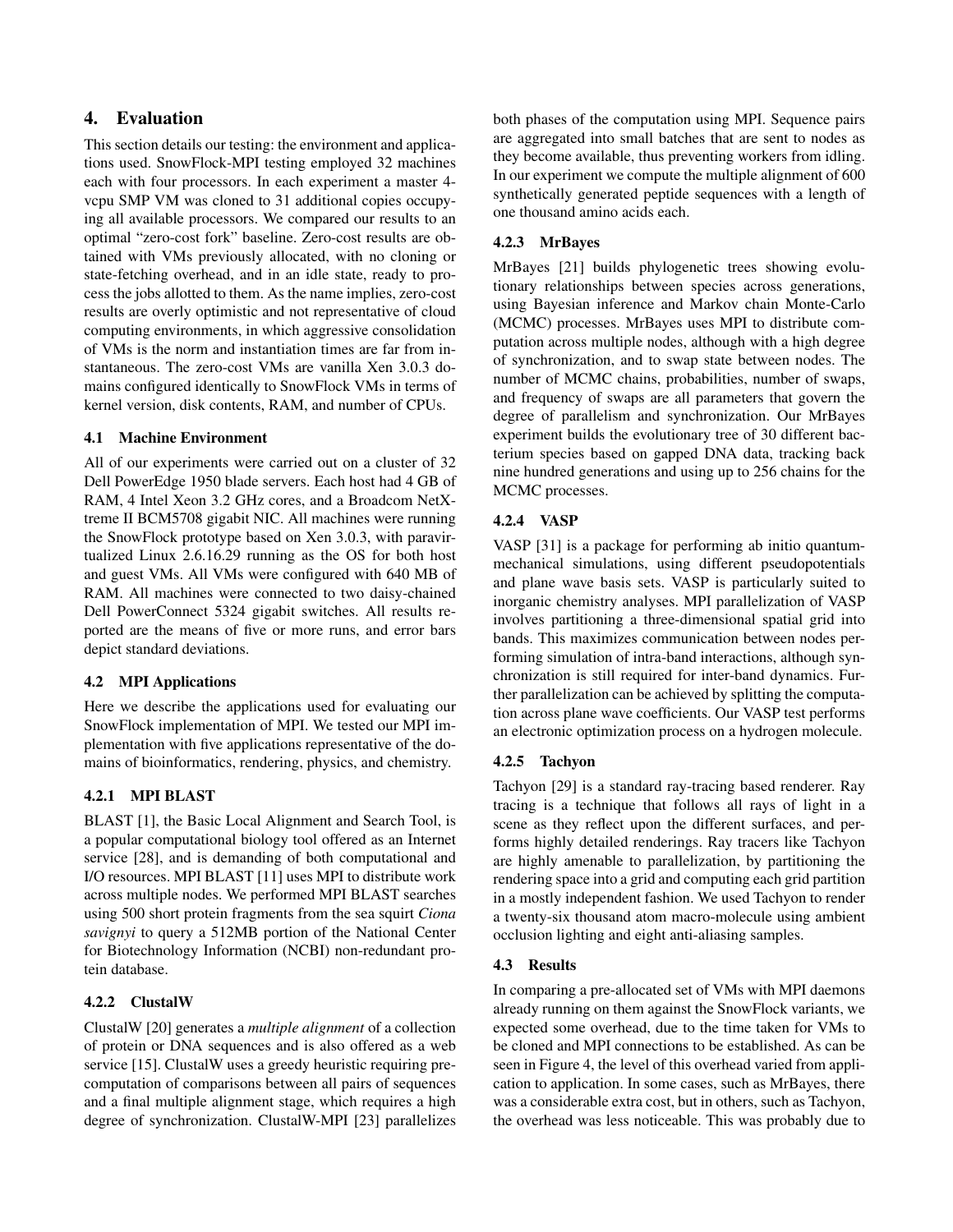the differences in the levels of interprocess communication of the various applications. This indicates that the choice of a hub-style architecture was probably overly-optimisitic and is something that should be revisited. Given that SnowFlock's cluster instantiation time is of the order of a second [\[22\]](#page-7-2), it seems likely that it is the single master management process which is causing the bottleneck. In cases where there is a lot of MPI management traffic, the central management process becomes a hot spot and must handle a lot of connections. Consequently, for applications where there is not much management activity, performance is better, and for those where there is a lot, performance is worse. We also note that for longer runs the proportion of the overhead tends to be less, although its absolute value increases. We will address these issues by adopting a fully-distributed architecture for connection management that exploits SnowFlock's deterministic allocation of IP addresses to VMs. Allowing more flexibility in the way MPI processes are allocated, e.g. by not forcing an application process onto every processor, could also be a useful enhancement that would permit better tailoring of the environment to specific applications.

![](_page_5_Figure_1.jpeg)

<span id="page-5-0"></span>Figure 4: Application Benchmarks. Bars show execution time. Error bars show standard deviation. Five or more runs.

Although the SnowFlock-based applications did run slower than the standard MPI ones, we demonstrated that SnowFlock can be used successfully to enable easy parallelization with MPI, especially when further modifications to the MPICH library bring the performance overheads to a more acceptable level. Given that no modification was required to the code of the MPI applications themselves, this should make SnowFlock a realistic way of setting up MPI computations in a cloud environment.

#### 5. Future Work

Our SnowFlock implementation of MPI supports unmodified MPI applications. In this section we describe two extensions to MPI that we will explore in future work.

#### 5.1 Computation Resizing

With SnowFlock, a master can create multiple successive sets of clones, and they are all able to communicate over the same private virtual network. This enables a coordinator to dynamically add more workers to a computation as needed. This feature is already an integral part of other parallel computation frameworks such as MapReduce [\[12\]](#page-7-16). For instance, when spawning jobs over several hundred nodes, the likelihood of failure of a given worker grows significantly. The ability to add more workers to the computation allows for replacement of failing workers. MPI implementations themselves do not provide fault tolerance; it is something that has to be built into the application. See [\[19\]](#page-7-17) for some discussion on this topic.

Other instances when dynamic computation resizing are useful involve inputs that are not known a priori. For instance, data-driven computations may only be able to decide the optimal number of workers after parsing some amount of data. Internet services such as NCBI BLAST [\[28\]](#page-7-8), or EBI ClustalW2 [\[15\]](#page-7-11) use parallel computation to respond to complex user queries in interactive times (tens of seconds). A burst in user requests will add pressure to the parallel system that can be satisfied with the addition of more workers. Finally, fluctuations in the availability of nodes in the underlying cluster may present opportunities to add additional workers to speed up a long-lived computation.

SnowFlock makes it extremely easy to resize the computation and add workers. However, this enhancement requires careful adaptation of the MPI logic. APIs like MapReduce can readily accommodate adding new workers because they are targeted to tasks that are essentially embarrassingly parallel. There is very low or no coupling between the participants in a computation: new members can thus be added freely because they do not break the assumptions of, or have dependencies with, other members. MPI is generally used for more complex parallel computations that need to exchange state or synchronize during runtime, such as n-body or molecular dynamics jobs. While SnowFlock makes new workers with identical configuration instantaneously available, MPI programs will need adaptation to utilize this feature.

#### 5.2 Read-only Shared Memory

MPI programs assume workers are executing on independent nodes. Application programmers are thus burdened with explicitly pushing state to all workers. For example, the initial stage in ClustalW-MPI has the worker with rank zero reading all sequences and then pushing those sequences to all its peers.

SnowFlock can greatly simplify this task. By providing stateful cloning semantics, SnowFlock allows each worker to automatically inherit the entire application state up to the point of cloning. This works conceptually as a readonly shared memory: all workers after cloning can read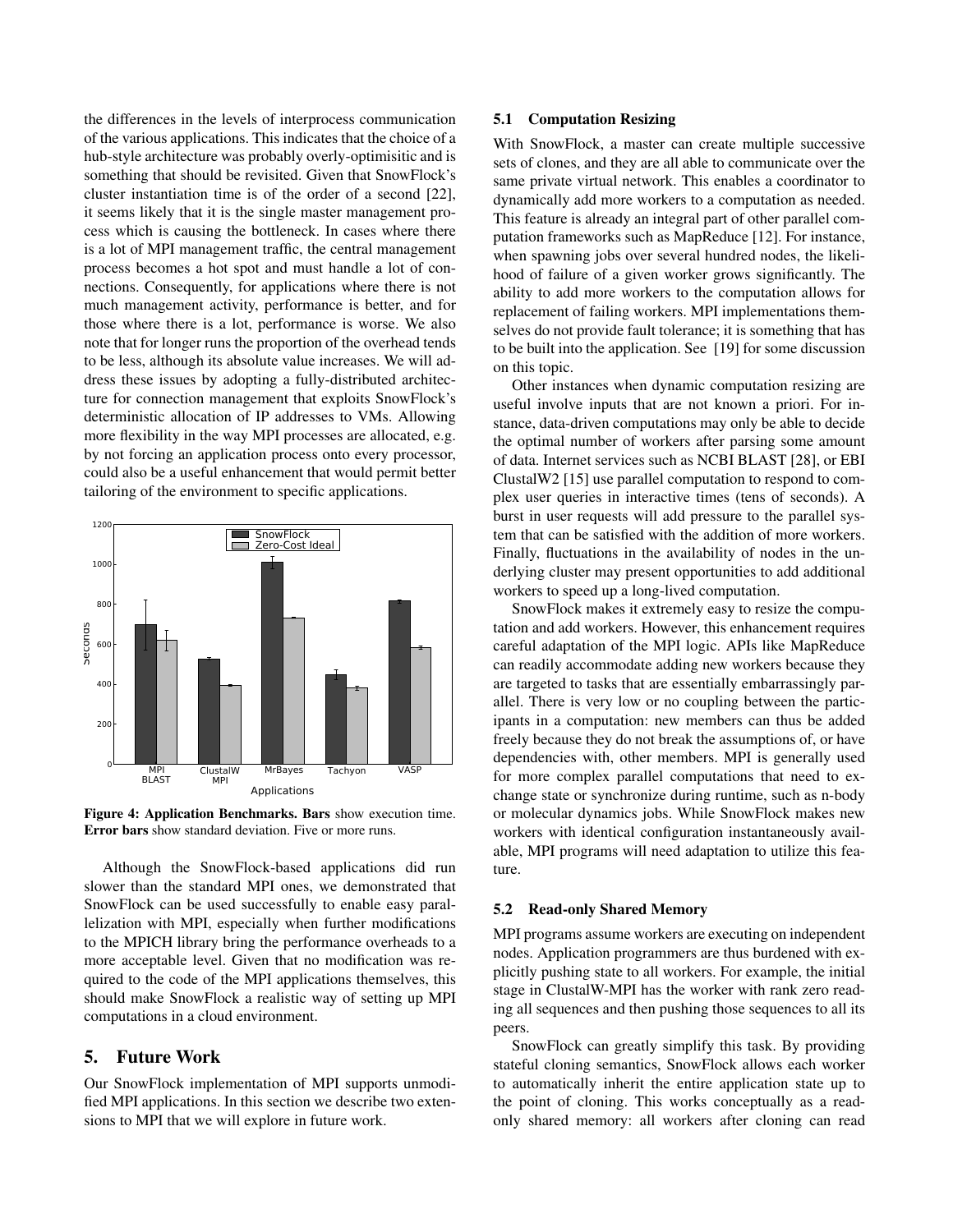application state from their address space with the guarantee that the same state is visible to their peers. Application programmers are thus freed from the concern of marshaling and transferring input data and other state.

This paradigm can be combined with dynamic resizing to enable new application structures. For instance, the first stage of a computation can involve creating an initial set of parallel workers. The workers automatically inherit the input data and perform their task. Once finished, the workers are killed and the footprint is reduced again to a single VM. This VM can be checkpointed, prior to initiating a second stage: checkpointing allows long-lived computations to be recovered in the case of failure. In the second phase, a different number of workers is spawned to operate over the intermediate data, which they also inherit automatically. Examples of such computations include map and reduce phases, or ClustalW-MPI, which consists of separate phases of pair-wise sequence comparison and multiple alignment computation.

## 6. Related Work

A number of projects have explored the area of VM replication. In the original SnowFlock paper [\[22\]](#page-7-2) we addressed the topic of fast stateful VM replication, but we did not address issues pertaining to integration with parallel APIs. The Potemkin project [\[32\]](#page-7-18) implements a honeypot spanning a large IP address range. Honeypot machines are short-lived lightweight VMs cloned from a static template in the same machine with memory copy-on-write techniques. Potemkin does not address parallel applications and does not fork multiple VMs to different hosts. Remus [\[10\]](#page-7-19) provides instantaneous failover by keeping an up-to-date replica of a VM in a separate host. Denali [\[33\]](#page-7-20) dynamically multiplexes VMs that execute user-provided code in a web-server, with a focus on security and isolation.

Work focusing on multiplexing a set of VMs on a physical cluster has typically resorted to legacy techniques such as migration [\[9\]](#page-7-6) or suspend/resume, without providing the performance capabilities or the convenient programming model of SnowFlock. The term "virtual cluster" is used by many projects [\[13,](#page-7-21) [16,](#page-7-22) [8\]](#page-7-23) focusing on resource provisioning and management.

OpenCirrus [\[27\]](#page-7-24) is a framework designed to aid in systems development, and as such could be a useful environment in which to do further work on SnowFlock. EUCA-LYPTUS [\[14\]](#page-7-25) is a cloud management package that only allows VM suspend and resume; it does not offer the VM fork functionality that SnowFlock provides. MOAB [\[26\]](#page-7-26) is a high-level cluster management system that allows the monitoring and administration of certain aspects of a cluster, but does not provide an application developer the control that SnowFlock offers. Microsoft's Azure [\[24\]](#page-7-27) is a platform offering similar services to Amazon's EC2, and supports the .Net [\[25\]](#page-7-28) framework. SnowFlock's flexibile computing footprint and ease of use may prove advantageous here. Compared with Amazon's EC2, SnowFlock offers the advantages of more rapidly instantiated VMs and an easy-to-use API, including removing the need for VM golden image creation.

The suitability of virtualization for MPI-based applications has been explored by Youseff et al. [\[34\]](#page-7-29), who demonstrated that MPI applications can run with minimal overhead in Xen environments. We have endeavoured to go further, by showing that it is possible to make MPI work in a cloudfriendly manner, using the functionality of SnowFlock to rapidly provide a virtual cluster, while maintaining reasonable levels of performance.

Several other implementations of MPI exist beyond MPICH, including Open MPI [\[17\]](#page-7-30) and LAM MPI [\[6\]](#page-7-31). With the expectation that only software changes should be required, it should be no more difficult to adapt these packages to work within SnowFlock than it was MPICH. Other parallel programming frameworks include the Parallel Virtual Machine (PVM) [\[18\]](#page-7-32), which provides a message passing model very similar to that of MPI; OpenMP [\[7\]](#page-7-33), which targets parallel computing in a shared memory multiprocessor; and MapReduce. MapReduce [\[12\]](#page-7-16) is particularly relevant today as it targets the emergent class of large parallel dataintensive computations. These embarrassingly parallel problems arise in a number of areas spanning bioinformatics, quantitative finance, search, machine learning, etc. We believe that the approach presented here can be equally applied to interfaces such as MapReduce or PVM.

#### 7. Conclusions

The offer of computing infrastructure for rent as a commodity enables research groups to leverage processing resources otherwise far outside their financial and logistic capacity. MPI is a highly popular abstraction used for programming and managing the execution of parallel jobs apt for deployment on large rented infrastructure. With SnowFlock, MPI programs can be run in virtualization-based commodity computing environments, minimizing configuration burden and maximizing investment. SnowFlock minimizes configuration burden because it allows the programmer to configure and interact with a single VM. By providing stateful cloning of the master VM, SnowFlock replicates the user environment on-the-fly to dozens of clones, and releases programmers from managing multiple hosts. By combining Snow-Flock with MPI, we allow users to leverage the full benefits of the cloud while providing a familiar usage model. Snow-Flock maximizes investment because no idle VMs are ever needed; MPI programs expand in sub-second time their processing footprint to the number of VMs needed, and shrink their footprint equally fast.

We believe the benefits of SnowFlock extend beyond the usual MPI practices into new application models. In the future, with some further work, SnowFlock can enable modified MPI applications to instantaneously resize their